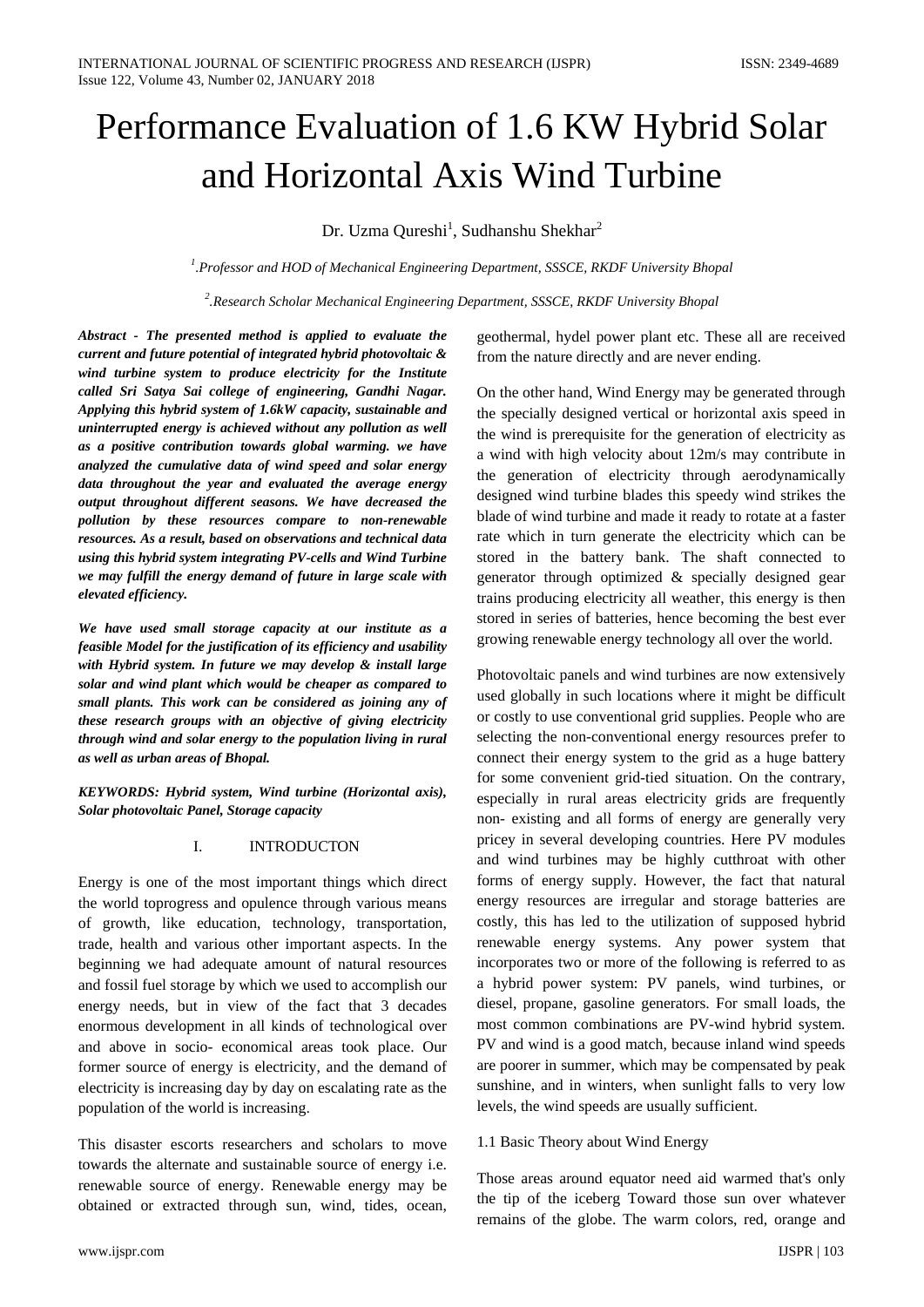yellow show the high temp regions in the infra-red picture from claiming ocean surface temperatures (taken from an nasa satellite, NOAA-7 to July 1984). Mossy cup oak renewable vitality Eventually goes from the sun Furthermore 1-2 % of the sun's vitality arriving at the earth is changed over under wind [Danish wind, 2008]. Contrasts in pneumatic force created Eventually Tom's perusing the uneven warming of the earth's surface Eventually Tom's perusing the sun powers air circulation; and air streams starting with territories of high point should regions from claiming low weight.

Concerning illustration an aftereffect of temperature What's more weight differences, and also the Coriolis Effect, there would different worldwide wind examples toward diverse latitudes. Exchange winds, prevailing westerlies, what's more polar easterlies are some of the sorts that could make said in this respect. The coriolis power may be the clear redirection about air starting with its way Likewise it moves starting with helter skelter will low weight ranges due to those revolution of the world. Other wind assets for example, Geostrophic Winds, surface Winds, neighborhood Winds (as for ocean Breezes), mountain winds, and so forth throughout this way, observing and stock arrangement of all instrumentation may be enhancing. Ought further to bolster Additionally make noted [Danish wind, 2008].

## 1.2 Basic Theory related with the solar Energy

General information about solar power is found in the following references [Duffie and Beckman, 1991] [Markvart, 2000]. The sun radiates energy radially, from an effective surface temperature of about 5760 K, as electromagnetic radiation known as `solar energy' or sunshine. The earth is situated at about 150 million km from the sun with a total surface area of about 510 million km2, of which only about 21% is land. A substantial portion of the solar radiation, on its way to reaching the earth's surface, is attenuated due to atmospheric interventions. Additionally, because of the sun-earth angle concept, the solar radiation received at the earth's surface varies on hourly, daily, or monthly basis. Hourly variation is due to the motion of the sun from east to west, and also due to the presence of clouds, whereas daily variation and monthly (seasonal) variation is due to the position of the sun. Longitude and latitude give the location of a place on the earth's surface. The Sun comes overhead twice a year in the tropical belt. Ethiopia is in the equatorial region which is probably the most favorable region for solar energy. According to the findings of this work, disregarding the rainy season, July and August, the average daily duration of sunshine is approximately 8-10 hours [Bekele and Palm, 2009a]. It is well known that most developing countries do not have properly recorded

radiation data. What usually available is sunshine duration data. Solar radiation data is the best source of information for estimating the 26 solar energy potential of a certain location, which is necessary for the proper design of a solar energy conversion system. Ethiopia is one of the developing countries without properly recorded solar radiation data and, like many other countries, what is available is sunshine duration data. However, given a knowledge of the number of sunshine hours and local atmospheric conditions, sunshine duration data can be used to estimate monthly average solar radiation, with the help of empirical equation 2-1 [Duffie and Beckman, 1991].

In this thesis, a PV-wind hybrid system is presented that is installed on the roof of Sri Satya Sai college of Engineering, Gandhinagar Bhopal of 1kW wind turbine and 600 watts PV panels which may be able to produce 1.6kW power to supply power to the department of Mechanical Engineering. The aim of this study is to introduce the local PV-wind hybrid system working principle by reviewing one case where the system is connected to the grid.

# 1.3 Hybrid System model

The hybrid system consists of 3 Solar panels of 200 watts each and a wind turbine of 1 kW to generate 1.6 Kw power. This system has been designed and installed on the rooftop of SSSCE RKDF University Bhopal. The hybrid system model is purely Renewable energy system model which receive both the energy Wind as well as solar energy and convert it into useful form of electrical energy. Its our attempt to use both the energy simultaneously to recover the losses. This project will be helpful to install the system in the remote area to produce electricity for the rural people without interruption. Because wind is available twenty-four hours while the solar energy is available for 8-10 hours so that the energy supply from the hybrid system is uninterrupted, although the energy receive from the system is stored in the suitable form for the intermittent supply.

# 1.4 Problem statement

In whatever phrase were on be used to depict those the long run done which we need aid living, it might a chance to be "renewable vitality." to decades now, this haul need created many organizations should outline Also fabricate items over deliberations from claiming pushing this phrase. The expense Furthermore straightforwardness from claiming transportation, however, will be the greatest issue these organizations would confronting. For as long as couple years, new organizations need been Creating little force frameworks that could be utilized within areas the place there will be no power alternately for areas that fair consistent control outages. Unique in relation to a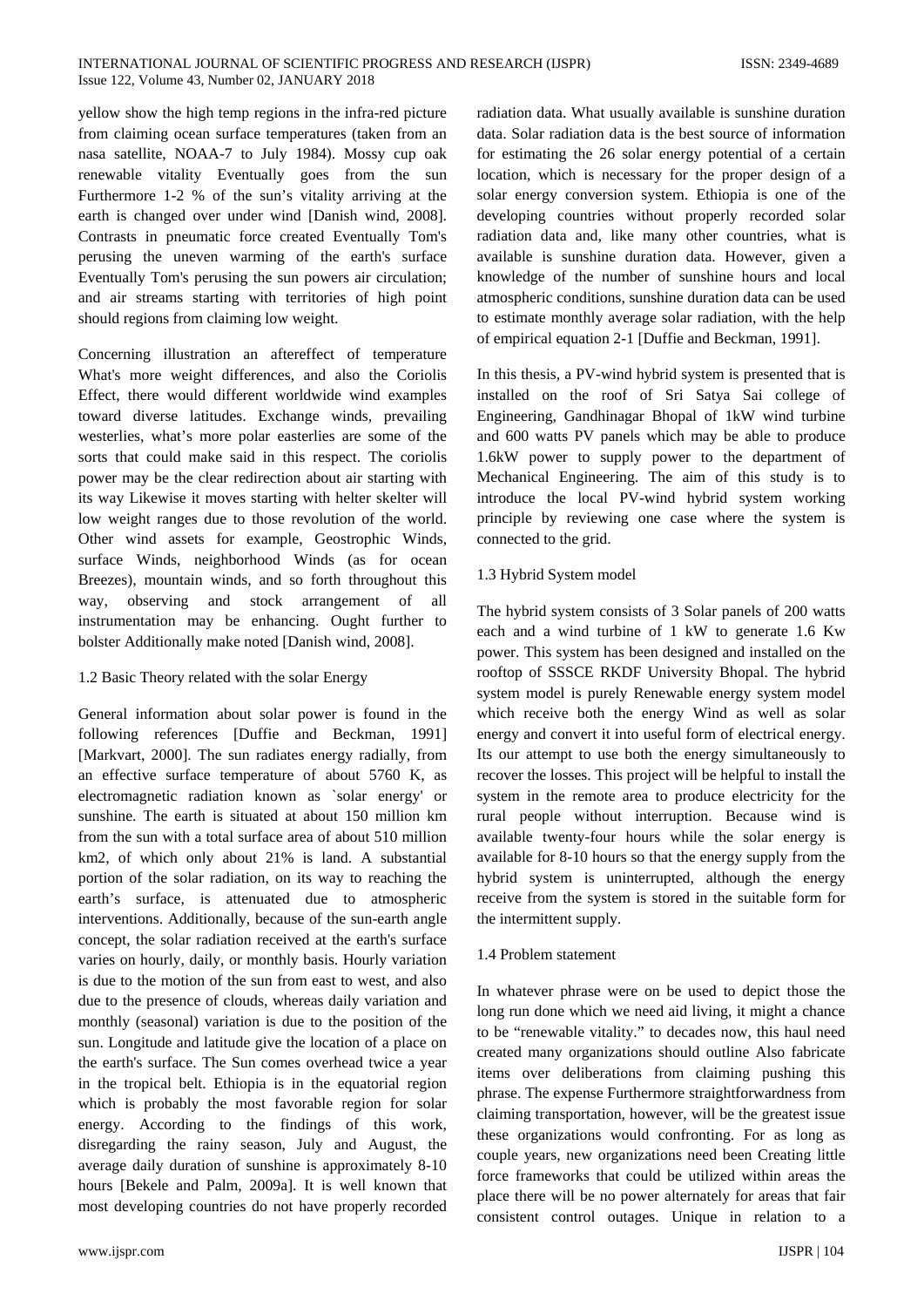generator which is as well heavy, excessively awful boisterous Also obliges fuel these organizations need aid centering on little mixture frameworks that utilization just the sun and the wind should produce power. Dissimilar to A generator, a mixture framework utilization clean energy, runs quietly and cam wood make effortlessly transported when contrasted with standard frameworks [11]. Searching from the purchaser point of view those expense of a mixture framework is at present the greatest issue which could cosset anyplace between \$5,000 to \$10,000 dollars. Acknowledging that a versatile mixture framework may be intended to convey a restricted measure for power, short of what 1. 5 kW-hr, this is an helter skelter cost for such framework. With the end goal this framework to ended up additional magnetic of the public, we necessity with outline What's more create an item which will profit their pockets.

# II. LITERATURE SURVEY

Literature survey has been carried out to formulate the problem for the current research work. An exhaustive review of available literature mainly published in IEEE transactions has been carried out. This review of available literature consists of several papers which are already published in the IEEE conferences and the journals.

E. Muljadi, C.P. Butterfied [1] worked on the wind turbine with variable speed with pitch control. They also explained about the loads and minimum acceptable speed of the generator to control the wind speed at very high speed. They added that how the wind turbine controls the power production.

They have been suggested two methods to control the power:

- (1) Through controlling the Pitch line velocity
- (2) Through controlling the generator load.

Meei-Song [2] worked on power system and applied a fuzzy logic to wind generation capacity to calculate the demand of various consumers in different times. He proposed a method and profiling chart of the demand and usage of different consumer.

It can control the cost of energy production from the available energy wind energy effectively by assessing the load summary of particular consumer. It is observed that the wind power generation can substitute economically and efficiently with the diesel power plant and provide partial power supply capability for the net peak load demand.

T. Tanabert, T. Sato [3] discussed on system controls which can be used to fulfill the requirement. Each control

system was verified to be practically feasible by simulation result based on an actual network and usage data. Using these data, we can determine adequate capacity of battery which can be enough sufficient for loads. He also discussed about the scheduling of power generation by wind and other plants by controlling direction and speed of wind mill blade and how much energy we can receive from that system. A control system was developed to meet the technical requirements prescribed by the electric power company. These requirements will extend the acceptance limit of connecting wind power generation into the utility grid.

If the demand is fulfilled through the wind generation then it can be practiced in large scale in the form of wind farms.

Through the meteorological data in which regression analysis is to be carried out then the comparison of power production from the available amount of wind energy in a given specific area can be evaluated.

Takaaki Kai and Akio Tanka [4], worked on the performance of conventional power fluctuation to make it smooth running system. They applied two generators to control the power factor and variable speed of wind energy, integrated with (EDLC-electric-double-layercapacitor system). The circuit of the system consisting from mainly two inverters-  $(I_a)$  and  $(I_b)$  with a capacitor  $(C_a)$  placed between them.

```
I_a = Inverter a
I_b = Inverter B
C_a = CapacitorS_1 = active power of the stator and
R_2 = active power of the rotor
W P_g = Sum of wind power generation
```
The sum of the power fluctuation system output and wind power generation output power (Pg) is defined as the composite output power.

Composite output power= fluctuation system power output + wind power generation output

In this new wind power generation method, the EDLC system is connected to a DC circuit between inverters through a bi-directional DC to DC converter, and the power fluctuation smoothening system is added in the control system of inverter (A). The rated voltage is 1500V of DC circuit between Inverters, and the capacitor of 5 farads is connected to the circuit. The EDLC system is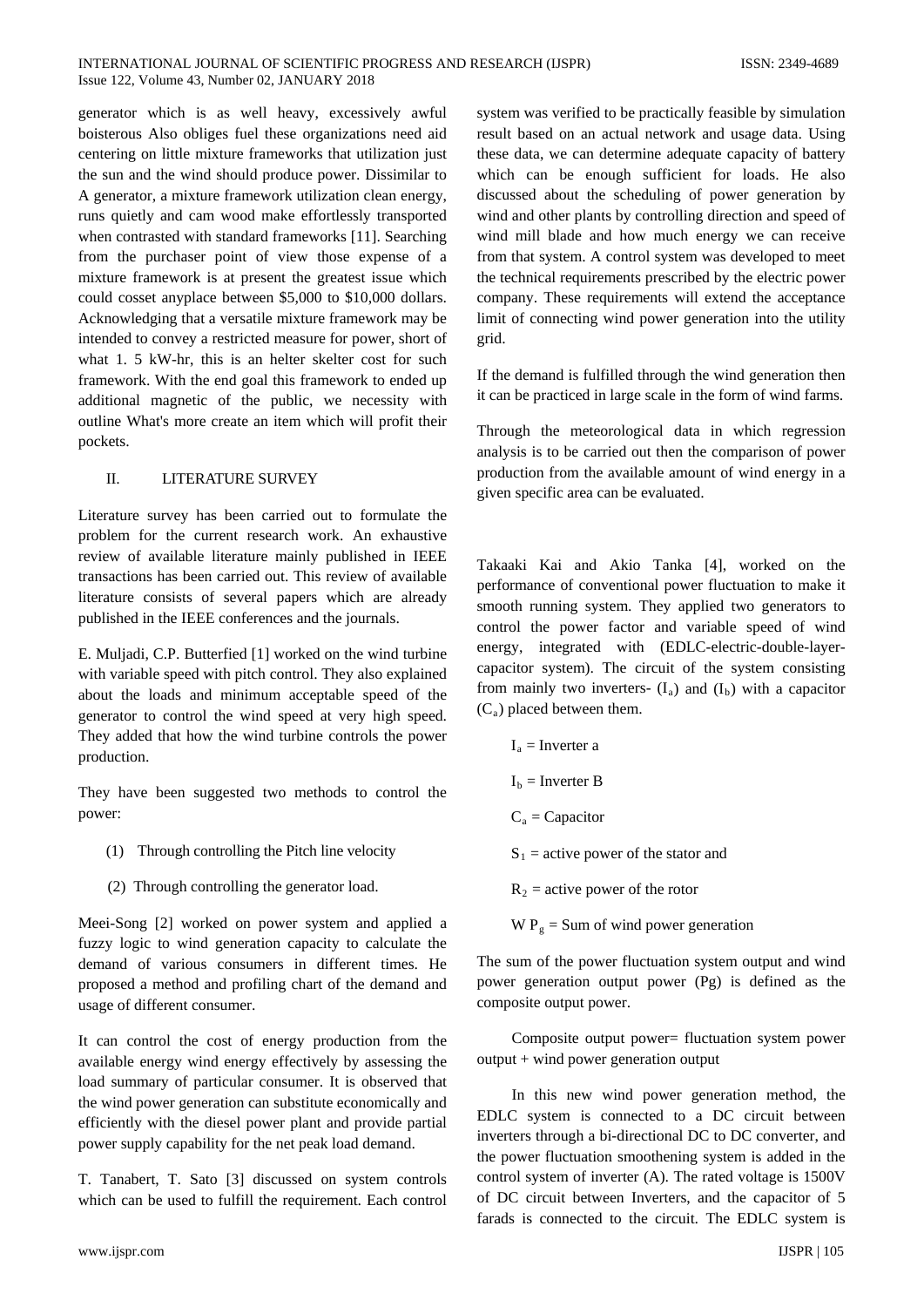formed by cell module 600S1 (2 in series and 85 in parallels). with rated voltage 150-volt, capacitance 4.7 farads and internal resistance  $0.55 \Omega$ .

(Electric double-layer capacitors (EDLC) are electrochemical capacitors which stores energy, and the energy density is determined by specific capacitance (farad/gram or farad/cm<sup>3</sup>) and the operating voltage of the battery.

Hiroyuki Mori and Akira Await [5] worked on the effect of several parameters which affects the wind energy either directly or indirectly. This method can be applied to detect the real-time data. The variable parameters may be depending upon the winter and summer condition and it is also depending upon the sea level pressure and direction of air. Sea level pressure affects the speed of wind.

Noriyuki Kimur a, Tomoynki Hamada [6] has been given an idea about Suppression of current peak of PFC converter to induction generator for wind power generation excited by voltage source converter. This work is about the combination of induction generator with electronic equipment's. The induction generator cannot generate electricity at lower rotor wind speed. To overcome this problem, expensive synchronous generators with permanent magnets are used. The diode rectifier used to convert the real power from the induction generator to dc voltage. If we use induction generator with VSC, the cost of the wind power generation system may be reduced, as a substitute of using expensive synchronous generator a lowcost cage induction motor is used with Capacitors to compensate the reactive power.

Lu Yuegang, Xi Peiyu [7] discussed about the layers of wind turbine in their work and presented apaper on wind turbine with two control layers

(1) Supervisory Layer & (2) Control layer. The one layer i.e. supervisory layer is designed by Lab VIEW which gives the graphical user interface to control and monitor, whereas the control layer is used to replicate the working of wind power generation system and it is based on MATLAB. In this preparation a mathematical model of wind turbine is designed with the help of these programming software and analyzed the result obtained. Control strategy of Double-fed induction generator, variable speed constant frequency (VSCF) wind power generation training system is presented in the work. Major operations taken into consideration like control, MPPT (maximum power point tracking) at lower wind speeds and variable pitch and power control on rated wind speed. By making comparison among these curves correctness and feasibility of these systems are offered.

Ming-Shun Lu et.al. [8] presented a paper on integrated

system of the wind power generation with energy storage equipments. With the advancement and rapid growth of wind turbine technologies, the cost of power production from wind energy becoming competitive with other fuelbased resources. Due to the globally increasing demand of energy and accelerating rate of the fossil fuel and no doubt the alarm of the global warming, wind power generation has rapidly developed since the last two decades.

Since it is easier said than done to predict forecast and control the output of the wind generation and its potential impacts on the electric grid are unlike from the conventional energy sources. A system may be generated to compensate short-fall of power output at times when abrupt change of wind takes place at high penetration level and respond fast to use the reserve capacity. To facilitate a proper supervision of the ambiguity, this study presents an approach to make wind power become more reliable source on both energy and capacity by using energy storage devices. Combination of these generation system with energy storage will reduce fluctuations of overall power output. Even though high assets investments for these storage systems are required, so it is important to estimate reasonable storage capacities for desired applications. In addition to that energy storage application for reducing output variation during the flurry wind is also studied.

Bongani Malinga et.al [ 9] studied the dynamics and control of distributed resources (DRs) in non-regulated power industry'. Since arrival of wind energy is not just limited to selective geographical areas it has now deep penetrated the possibilities of its arrival and feasibility globally and as a result of this deep penetration researchers favors to look at large wind farms as future possibilities of power plants, To achieve most favorable incorporation of high output of wind energy in the generation system ecology, the wind power plant must be able to replace other usual plants, i.e. able to participate in the control and stabilization of the power system. This research covered a way to a different approach to wind turbine modeling and control design methodology. All the outcome be in close agreement with outcome from other studies. The main approach of the controller is to regulate the rotor angular speed and the power demand to equivalent the required profiles. Further continued research illustrates that the most efficient wind turbine has not been build yet and rest of the work lies on how it is controlled.

Wijarn Wangdee, et.al [10] presented that the acceptance to use clean wind energy has increased in last decade as due to being unlike from any more renewable resource. The power generation from wind energy depends upon the location and graphical condition in hilly areas the speed of wind is more so we may generate the large amount of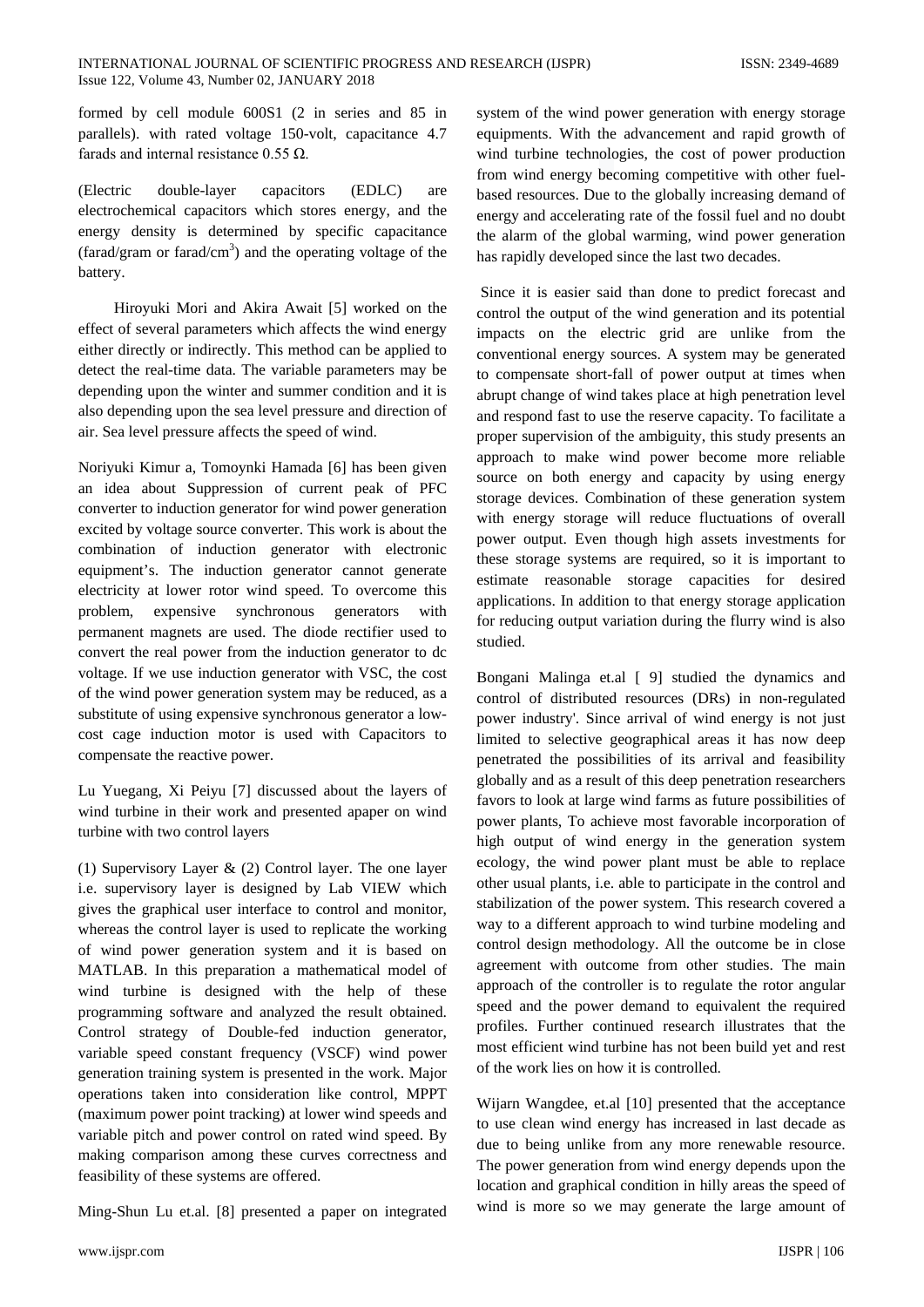#### INTERNATIONAL JOURNAL OF SCIENTIFIC PROGRESS AND RESEARCH (IJSPR) ISSN: 2349-4689 Issue 122, Volume 43, Number 02, JANUARY 2018

energy. The transmission of power which is generated by wind energy can be considered on the load demand. MECORE software may be used, using a DC-based power flow algorithm. it is a composite generation and transmission system reliability analysis tool. As previously noted, the voltage stability is prevailing to limit the transfer capabilities of the system.

A usual AC-based power flow program was primarily used to explore the transfer limits under system normal (N- 0) and contingency (N-1) situations. After the transfer limits based on voltage stability study. The voltage stability limit can be measured by MECORE using DC based optimal power flow solution. The load duration curve during winter period in which 1,000,000 samples were taken in all MECORE studies in order to achieve the coefficient of variation with tolerance error less than 1.

Mohammad Zakir Hossain and A.K.M. Sadrul Islam [23] presented a paper on PV-wind hybrid system modeling which is appropriate for operations in rural and remote areas. A PV-wind hybrid setup was developed to simulate a stand-alone power system with battery storage. This model was applied to a typical consumer peak load of one kW at a remote community in Bangladesh. Using the model, various parameters are evaluated for one-year at full operation of the system. Furthermore, an economic analysis has also been carried out to evaluate the feasibility of such a system at considered locations.

Mel George [12] focused on the worldwide handling of renewable energy in utility scale applications continues to increase, it is important to assess the impact on the grid and conventional generation. This report unites the analysis of load and generation characteristics, generation capability and base and peak load variations to gain insights into the future role of wind generation. A simulation of Tamil Nadu state in India which possesses a high penetration of wind power (27% by installed capacity) is also presented here. The savings achieved in traditional generation due to installation of wind power are computed as the capacity credit, using a power system reliability based approach.

Rickgonzalel, Rana Muke Ji [ 13] observed on the rapidly growing number of renewable power generation locations in the USA. Over the times of yore few years this number has increased significantly. Wind-powered projects plays and important and dominant part of the future NYISO programme. It will support the users to generate and utilize independently.

Florzn Lov et.al [14] have been discussed about the very general and detailed description of the wind turbine models through their studies and work they have presented in this paper. During their studies they have developed a

toolbox "Simulation Platform to model, optimize and design wind turbines". This report mainly focuses on the descriptions of important mathematical models that encountered during design and development in the toolbox.

Jiang Chang and Shu-Yun Jia [15] discussed the modeling and application of wind-solar energy hybrid power generation system based on multi-agent technology. Multiagent system is society made up of several agents, with collaboration of multi-agent, it can optimize control system and enhance its intelligence and reliability. Wind and solar energy hybrid power generation is a novel and promising power system. Complex as well as unpredictability of the climate makes wind and solar hybrid power generation system a complicated system. In this paper, they first introduced advanced agent technology into wind and solar energy hybrid power generation system, establish the wind and solar energy hybrid power generation multi-agent system (WSHGMAS) and analyze multi agents' collaboration relationship.

V.J. Yeshwenthet.al. [16] reported that a purpose of a DC connection for capacitor Energy storage in Wind Power generation system. For meeting the requirement firstly, they have analysed the performance of two wind power generation system with the energy storage at the dc side.

Energy storage is advantageous to be installed to keep constant output from the wind power generation system. The DC connection of two wind power generation system helps to exchange power between the two systems and may suppress the disturbances of the output power to the utility systems longer than the stand-alone system. the performance of two wind power generation system with the energy storage at the dc side through simulation. And the system is modeled and simulated through Simulink/MATLAB and the effectiveness of the system is evaluated.

This effect is easily achieved and implemented without any additional control. The controller measures only the common dc side capacitor voltage of the local system. MATLAB/Simulink simulation verifies the better performance in a certain situation.

## III. METHODOLOGY

Our methodology for the project is more or less based on the selection of such parameters which may affects the performance of the proposed system directly or indirectly. Firstly, we select the parameters and then instruments and equipment'sfor their measurement.

Computation of the measured parameters in the form of table has been carried out then show the effects of those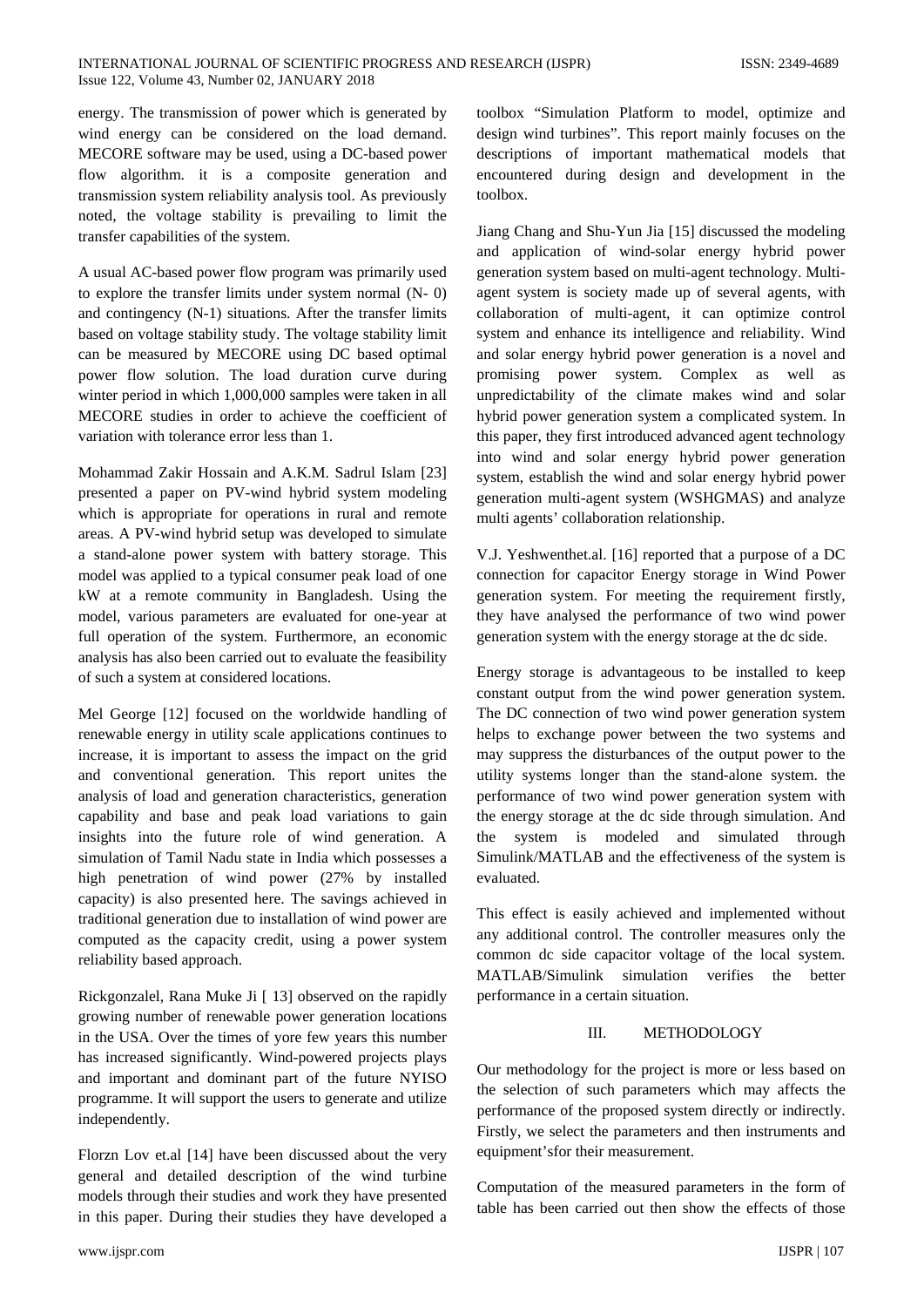#### INTERNATIONAL JOURNAL OF SCIENTIFIC PROGRESS AND RESEARCH (IJSPR) ISSN: 2349-4689 Issue 122, Volume 43, Number 02, JANUARY 2018

considerable parameters on the performance of the hybrid system and the plot the graph for the comparison for them.

Our methodology includes Electric Motor Selection, Solar Panel Selection, Battery Bank Sizing, Charge Controller Selection, Wind Blades Selection, Electrical Wiring, Electrical Wiring, Control Panel and instrumentation.

#### 3.1 Electric Motor Selection

The determination of the motor is those The greater part critical and only any wind turbine framework. There need aid large portions modern motors in the business sector that camwood make utilized Likewise a wind generator. The point when selecting a motor, it may be extremely critical with decide a turbine that is fit about generating those battery voltages during low rpm.

Porousness magnet Motors are recognized those best decision to little wind turbines since they need aid broadly available, modest Furthermore oblige low rpm will begin generating power. There would permanent magnate Alternator that generates Possibly AC or dc current and they both could be utilized within wind turbines. Permanente Motors alternators for a AC yield are called PMA Also would recognized that's only the tip of the iceberg productive that point motors with dc yield.

There need aid different sorts from claiming lasting order Alternators. Automotive Alternators are not recommended should make utilized within wind turbines since it obliges high rpm to produce high amount of power. This motor might have been planned will a chance to be utilized within little wind turbines, furthermore it will start transforming the battery voltage during Extensively low rpm.

#### 3.2 Solar Panel Selection

For the hybrid system design, we will be using a solar 600w power 3 solar panel 200 watt each Solar Panel made by Renogy. Renogy uses top quality solar cells and superior accessories to produce high performance solar modules.

The maximum power of this solar panel is 600 W. Considering that this system will be used in areas with at least five hours of strong sunlight this panel will produce at least 600 watt-hours in a single day. Now we can estimate how much power this whole system will produce. According to our evaluation this hybrid system will produce an average of 1,600 watt-hour daily. This estimation is based on ideal conditions such as no obstruction to the wind turbine and clear sky for the solar panels.



Fig.3.1 Picture of the Solar Panel with frame

Table 3.1 Total power generation by the combine system

| <b>Component</b>              | Watt-hours (Wh)<br>per |
|-------------------------------|------------------------|
|                               | Day                    |
| Wind Turbine                  | $1,000(1 \text{ Kw})$  |
| Solar Panel                   | 600(200x3)             |
| <b>Total Power Generation</b> | 1,600                  |



Fig.3.2 Drawing of battery

The storage capacity of the batteries has to be increased in order to have a more efficient system. By connecting the batteries in parallel the following storage capacities were calculated based on the usage of two and four batteries.

| Storage | capacity               | with | two                     | batteries:     |
|---------|------------------------|------|-------------------------|----------------|
|         | $Storage Capacity=12V$ |      | $\times 100Ah = 1200X2$ | $W \cdot hr -$ |
| 2400VA. |                        |      |                         |                |

For this design, we will be using two batteries connected in parallel so the voltage will remain the same and the amperage will increase two times. This battery bank will have a total capacity of 2400 watt-hour; however, the system is designed to use only 1,600 watt-hours (54% of bank capacity). By using only 54% of the battery bank capacity the useful life of the batteries will increase dramatically so we can expect these batteries to last a long time. The remaining 46% will serve as a reserve and will be consumed when the system is not generating enough power.

## 3.3 Charge Controller Selection

For this design, we will be using a charge controller that is made for solar and wind hybrid systems. This controller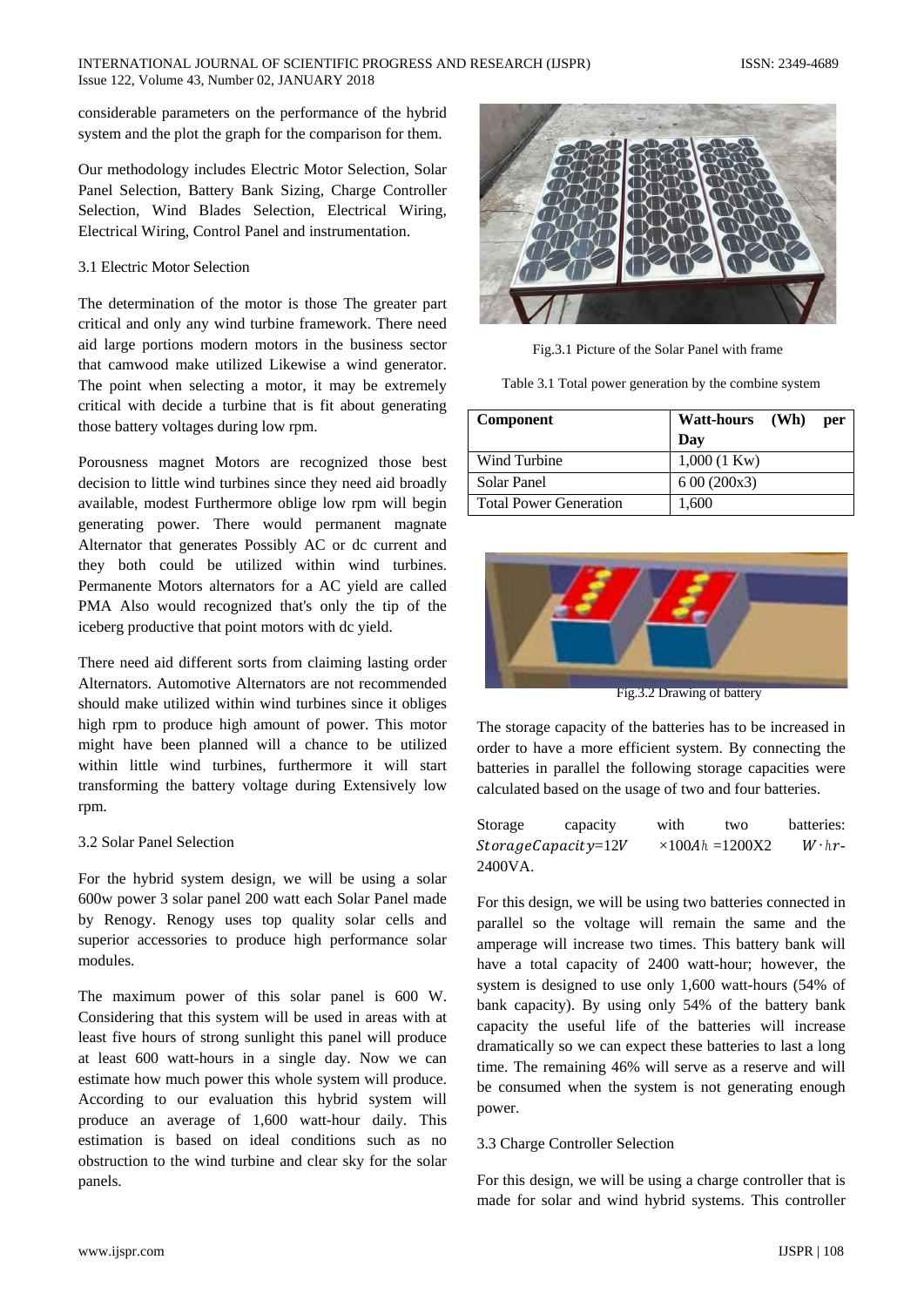will serve to maintain the proper charging voltage on the batteries. The controller has one output for the battery bank and two inputs; one for the solar panel and one for the wind turbine.



Fig. 3.3 Picture of Charge Controller

#### 3.4 Control Panel

It is created in the department, through the power transmission line it is connected to the power system (solar and wind hybrid power generation system). It consists of a cabinet of wood in which battery bank and one inverter are placed inside the cabinet. Ventilation is provided with the cabinet to cool the equipment placed inside the cabinet. One wind charge controller and one solar charge controller are also placed over the cabinet for the computation of the data. One-month record of data can be stored easily in the charge controller.Control panel of the hybrid system is shown below in the fig.3.4.



Fig.3.4 Control Panel drawing of the hybrid system set up

# IV. EXPERIMENTAL SET UP AND ITS INSTALLATION

The unit contains a 1000 W wind turbine, installed on a 100 ft. (30.48 m) tower at the campus. It is connected and synchronized in parallel to the power grid as part of mechanical laboratory activities on wind power systems and grid-tie interactions. The overall project block diagram is presented in Figure4. 1.There are three solar panels with a capacity of 200 W each. A best-case scenario of 3 X 200W (a total DC power of 600 W) is hypothetically available from the PV panels, although this would be equal or less than 600 W, due to the location of the solar panels. A 1000W wind turbine was selected because of its strong features, low maintenance, and safety features. The output power of the selected wind turbine is1000W, based on its rated speed of 12 m/s, or 43.2 kmph. One of the important features of the fiberglass wind blades is its blade deformations as the turbine reaches its rated output. This feature allows the blade to change its shape, causing the blades to go into a stall mode.

The Hybrid system consists of the following main components: -

- 1. A horizontal axis wind turbine
- 2. solar panels of 200 watts each three in numbers.
- 3. A Control Panel consists of the following:
	- (a) A wind and solar charge controller
	- (b) Two batteries for the storage
	- (c) Electrical insulated wiring for the power transmission
	- (d) Inverter
	- (e) A wooden cabinet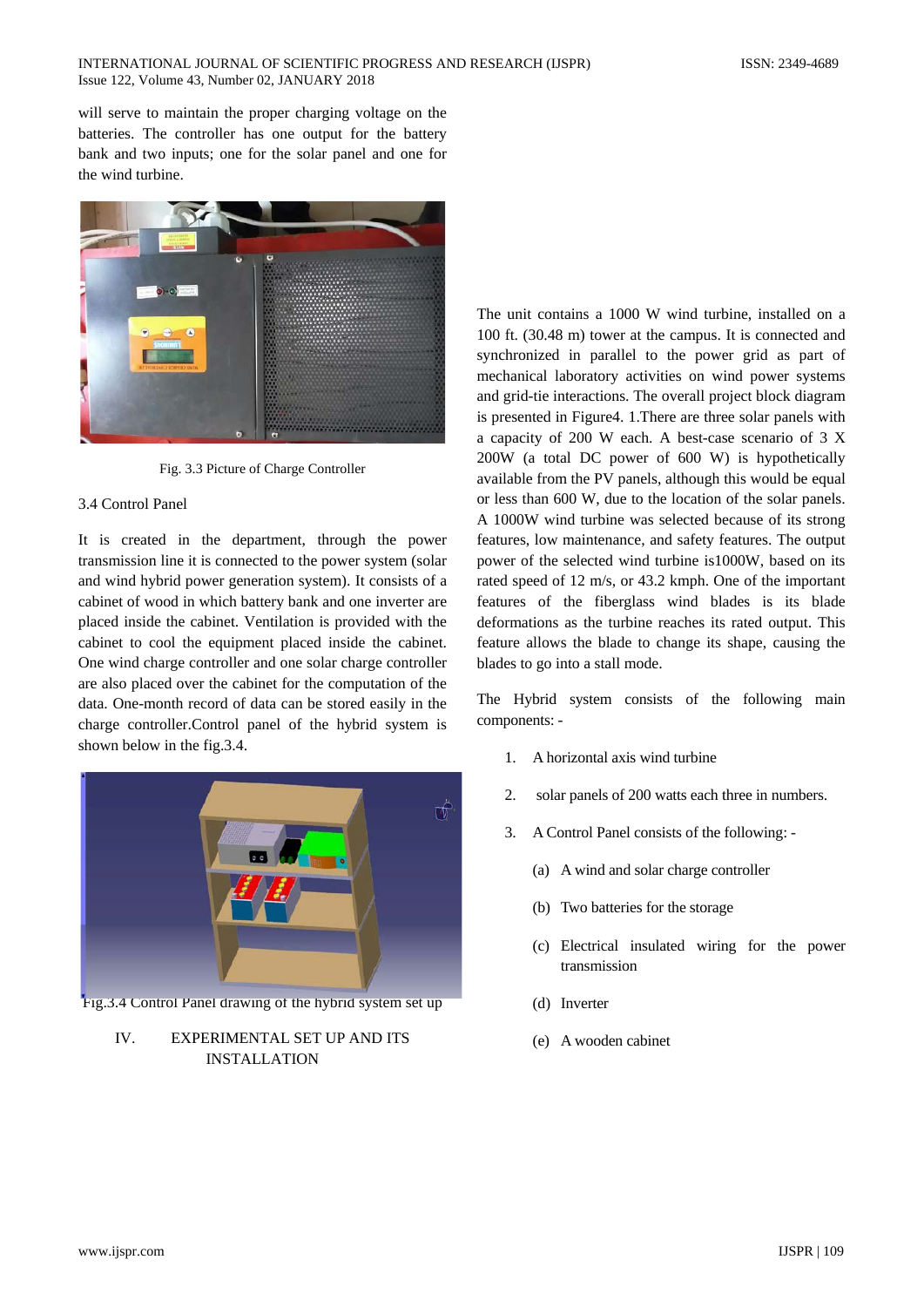

Fig.4.1 CAD modeling of Component of the hybrid System

#### V. RESULTS AND DISCUSSIONS

Experimentation has been carried out on the system during a year from  $2<sup>nd</sup> Jan2017$  to  $5<sup>th</sup> Nov. 2017. Data computed for$ the power estimation from the horizontal axis wind turbine is tabulated in table no.5.1

#### 5.1 Power Estimation from the Wind Power System

The basis of a work of a wind turbine is that Kinetic energy which is present in the wind and it is first converted into mechanical energy and then into Electrical energy or power through a generator. While designing or installing a wind turbine system it is important to find the expected power output

#### Mathematical Model

The following table 5.1shows the definitions of the variables used in this model [1]

|  | Table 5.1 Definition of the variables |  |  |
|--|---------------------------------------|--|--|
|--|---------------------------------------|--|--|

| $E =$ kinetic Energy (J)              | $A =$ Swept Area (m <sup>2</sup> ) |
|---------------------------------------|------------------------------------|
| $m = Mass (Kg)$                       | $C_p$ = Power Coefficient          |
| $V = Wind Speed (m/s)$                | $r =$ Radius (m)                   |
| $P = Power (W)$                       | $x = distance (m)$                 |
| $\rho$ = Density (kg/m <sup>3</sup> ) | $t = Time(s)$                      |

The following equation (1) represents the total energy available in the wind [24]

$$
P = \frac{1}{2} \rho A V^3 \quad (1)
$$

In 1919 a German physicist Albert Betz explained that for a wind turbine to convert more the 59.3% of the kinetic energy available in the wind into mechanical energy is not possible by turning blades of a rotor. This is called as the Betz Limitand is the theoretical maximum power efficiency of any wind turbine. This is called the maximum coefficient of power and is defined as [24]:

$$
C_{P{\rm max}}{=}0.59
$$

Hence, the coefficient of power must be included in equation no.(1) and the new equation for the power extraction from the wind in any wind turbine is given by [24]:

$$
P_{\text{avail}}=12\rho A V^3 C_P(2)
$$

Calculations:

The Following Data is taken into consideration

Blade length,  $l = 0.762$  m (This is the actual length used on this deign)

Average max. wind speed,  $V = 12$  m/sec

Assumed power Coefficient,  $C_P = 0.4$ 

Air density,  $\rho = 0.4$ 

Inserting the value for the blade length into equation (3) we get:

$$
l=r=0.762\mathrm{m}
$$

$$
A=\pi r^2
$$

 $= \pi \times 0.7622$ 

 $= 1.824$ m<sup>2</sup>

Now we can calculate the power output of the turbine using equations (2):

$$
P_{\text{avail}} = 12\rho A V^3 C_P
$$
  
= 0.5 x 1.23 x 1.824 x 123 x 0.4

 $= 775 W$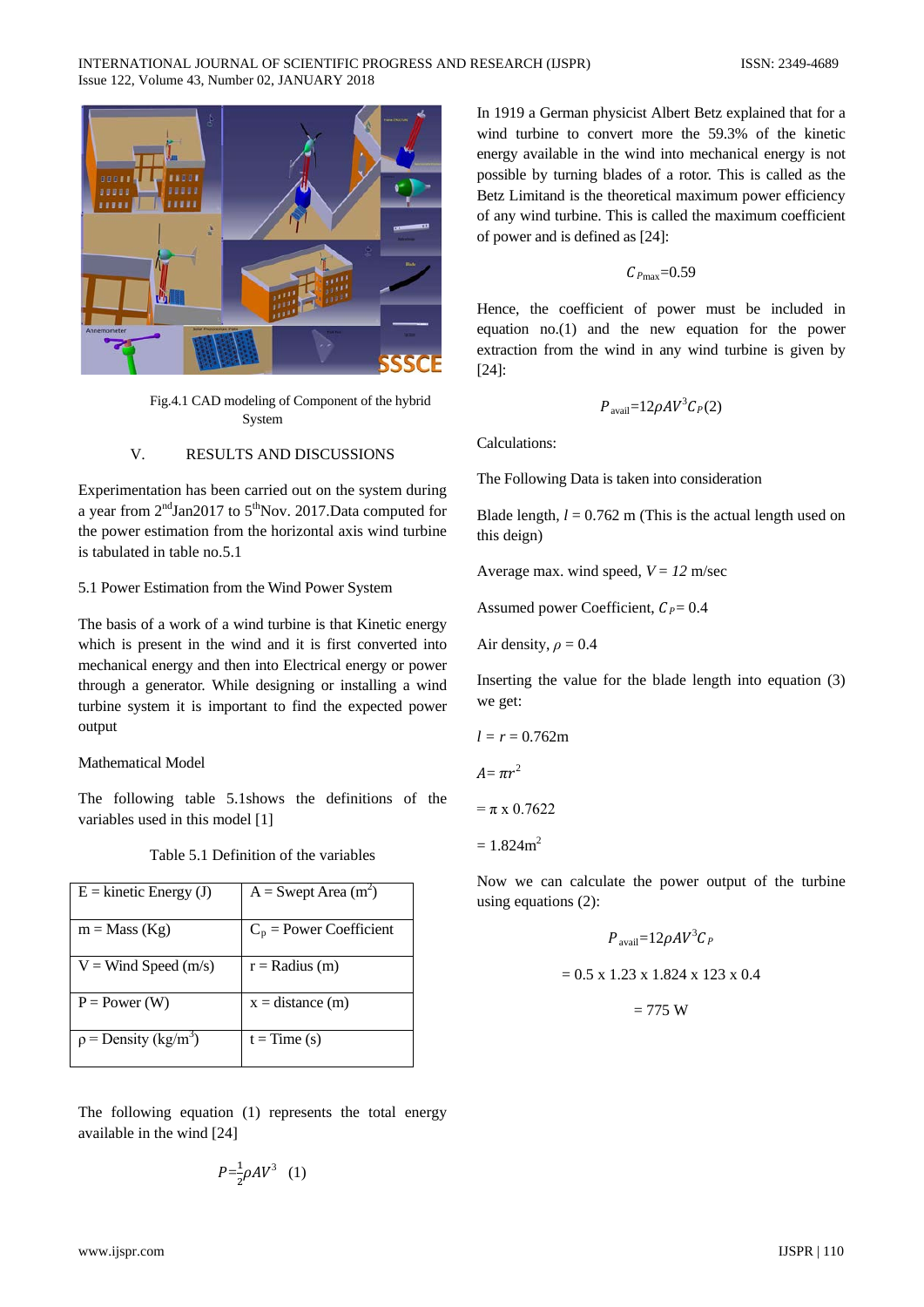





Fig.5.2 Efficiency of wind turbine

According to the figure above, our turbine is more efficient at proximally 12 MPS wind. It is important to understand that this 12 MPS only means that at this point the turbine is doing a better job in converting the kinetic energy in the wind into mechanical power, however, at higher wind speeds the turbine will still deliver more power, but just not as efficient as the 12 MPS mark.

## 5.2 Power Estimation from the Solar Power System

Since we need aid planning an arrangement that combines both a wind turbine Furthermore a photovoltaic solar panel it may be import to figure out those effectiveness from claiming our solar panel. The effectiveness in a photovoltaic solar panel measures the capacity of the panel to change over daylight under usable vitality [26] Also it will be honestly not difficult to figure.

## Mathematical Modeling

The following table 5.2shows the definitions of the variables used to calculate the efficiency of any solar panel [28]:

Table 5.2 Definitions of Variables

| $\eta$ = <i>Efficiency</i> | $I = Incident$ radiant<br>heat flux $(w/m^2)$ |
|----------------------------|-----------------------------------------------|
| $P_m$ = Maximum            | $Ac=$ Area of collector                       |
| power output (W)           | (m <sup>2</sup> )                             |

The maximum efficiency of a photovoltaic solar panel is given by [26]:

$$
\eta = Pm/E \; xA_C \quad (5)
$$

In order to perform this calculation, it is safe to assume an incident radiation flux of 1000  $W/m<sup>2</sup>$ . Since we know that our solar panel is rated at a maximum power of 200 W and that the area of the collector is approximately  $0.6 \text{ m}^2$  of each of 3 panels we get:

$$
\eta = P_{m} I \mathbf{x} A_C
$$
  
= 600/(1000 x 0.62X3)  
= 0.33 or 33.33%

As our project objective is to enhance the efficiency of the system so we combine both the system in such a manner which has been shown in the fig.5.1 to get maximum out put the system became efficient enough because it works all 24 hours due to the wind availability

Whole day and whole night.



Fig.5.3 Average values of all the parameters throughout the year



Fig.5.4 comparison of energy generated from all three systems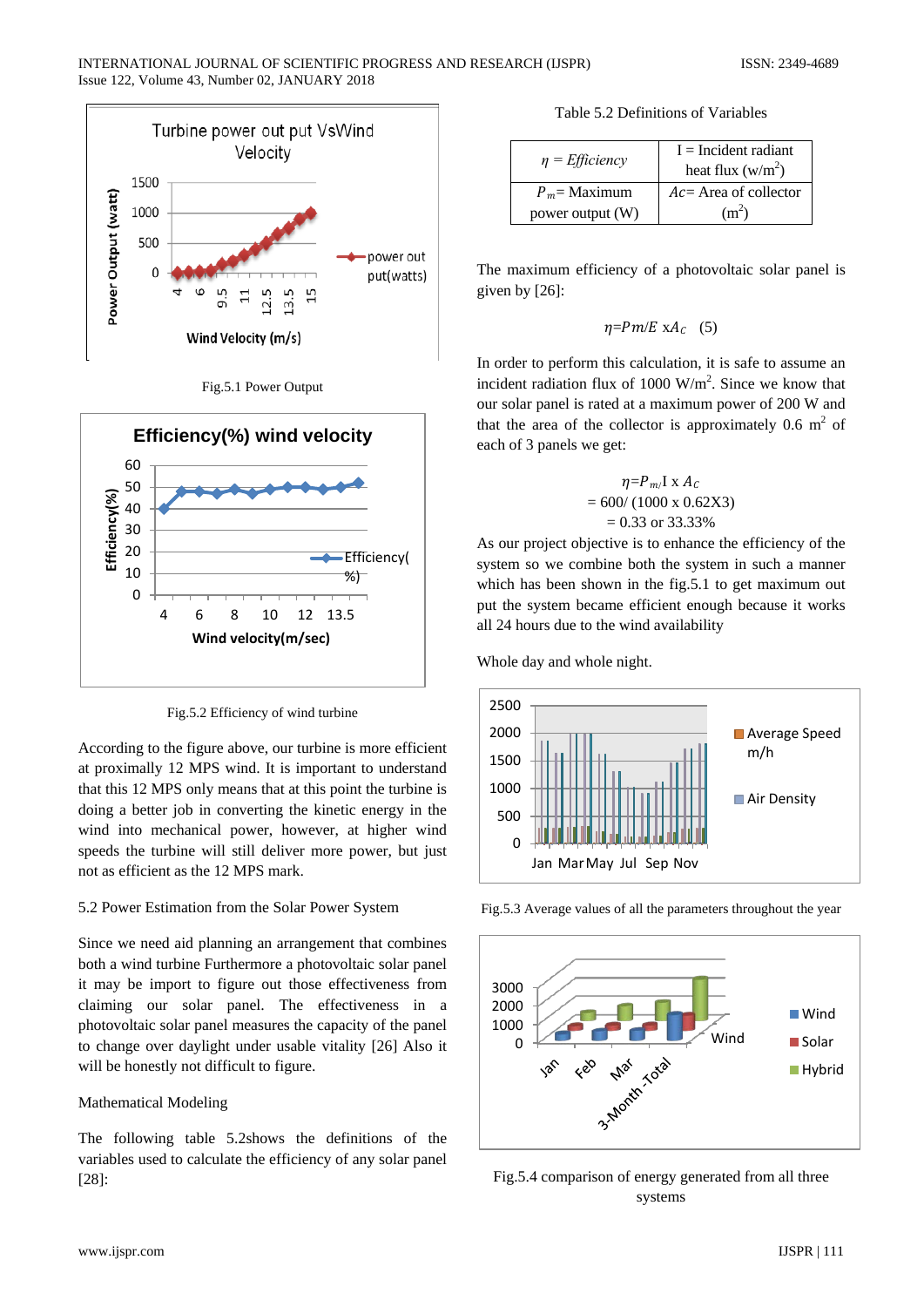## VI. CONCLUSION

A complete 1600W wind-solar power and instrumentation/data acquisition system was completed and the power generated from the system is stored in the battery bank of 2X100A 12 V this DC power is used for the mechanical Engg.Deptt of SSSCE current applied load for the system is very low only seven fans of 100 watts each and seven tube lights of 20 watts each is drawing power from the current system. The wireless sensors collecting data on wind, temperature, voltage, current, power, and load changes at wind power systems is stored and recorded for at least one month in the wind charge controller.

valuable hands-on experience in setting up a real-time data acquisition system, specifically in off grid- wind and solar hybrid power systems. In terms of student learning and satisfaction, the project was a success. With the increasing importance of renewable energy resources in present and future energy scenarios, an ability to design and analyze renewable energy systems is essential for educators and students in engineering and technology. I was involved in the project which showed improved learning and understanding of concepts about renewable energy sources by complementing theory-based lectures with hands-on experimentation. As I belong the Industrial engineering and production branch So I worked in such a manner that how to enhanced the production rate from a system. For the system I have considered a hybrid solar and wind system so I worked at its each aspect from the installation to the power generation.

#### **REFERENCES**

- [1]. E. Muljadi, C.P and C.P.Butterfied, "Methodology for optimally sizing the combination of a battery bank and PV array in a wind –PV hybrid system". IEEE Transaction on industry applications, vol. 37, Page(s): 240 – 246, 2001.
- [2]. Meei Songkang, "Generation Cost Assessment of an Isolated Power System with a Fuzzy Wind Power Generation Model". IEEE Transaction on energy, IEEE transactions on energy conversion, vol. 22, no. 2, Page(s): 397 – 404, June 2007.
- [3]. T. Sato and T. Tanabert, "Generation Scheduling for Wind Power Generation by Storage Batter y System and Meteorological Forecast". IEEE Conference on Power and Energy society general meeting - conversion and deliver y to electrical energy in the 21st century, Page(s):  $1 - 7$ , 20-24 July 2008.
- [4]. Takki Kai and Akio Tanka, "A Smooth scheme for power fluctuation using of wind power generation with doubly generator". IEEE International Conference on electrical machines and systems, Page(s): 2390-2395, 2009.
- [5]. Hiroyoki Mori and Akira Awata, "Feature Extraction of Meteorological Data Using Regression Tree for Wind

Power Generation". IEEE International Conference on sustainable energy technologies, Page(s): 1104-1107, 24-27 Nov 2009.

- [6]. Noriyuki Kimura, Tomoyuki Hamada, Makoto Sonoda,ToshimitsuMorizaneKatsunori Taniguchi and Yasuyuki Nishida, "Suppression of current peak of PFC converter connected to induction generator for wind power generation excited by voltage sources converter". IEEE 6th International Conference on power electronics and motion control, Page(s): 2269- 2274, 17-20 May 2009.
- [7]. LvYuegang, and Xi Peiyu, "Research of VSFC wind generation training system based on mat lab Lab view". IEEE International Conference on automation and logistics Page(s): 1592-1597, 2009.
- [8]. Ming-Shun Lu, Wei-Jen Lee and Li Wang, "Combining the Wind Power Generation System with Energy Storage Equipments". IEEE Transaction on industry applications, vol. 45, Page(s): 2109 – 2115, 2009.
- [9]. Bongani Malinga Dr. John E. Sneckenberger, Dr. Ali Feliachi,"Modelling and Control of a Wind Turbine as a Distributed Resource". Proceeding of 35th southeastern symposium on system theory, vol. 45, Page(s):  $108 -$ 112, 2003.
- [10]. Wijarn Wangdee, Wenyuan Li, Wahshum, "Assessing Transfer Capability Requirement for Wind Power Generation Using a Combined Deterministic and Probabilistic Approach". IEEE general meeting on power & energy society, Page(s) : $1 - 8$ , 26-30 July 2009.
- **[11].** Agrawal, Ashish, Richard Wies, and Ronald Johnson. Hybrid Electric Power Systems Modeling, Optimization and Control. Saarbrücken: VDM Verlag Dr. Müller, 2007. Print.
- [12]. Mel George "Grid integration of wind power: a case study of TSamil Nadu" available atwww.itb.academia.edu/.../Grid-Integration-of-Wind-Power--A-Case-Study-of-Tamil Nadu.pdf
- [13]. Rickgonzalel, Rana Muke Ji "Integration of Wind into System Dispatch A New York ISO White Paper October"www.nyiso.com/.../**wind**\_management\_white paper\_11202008.pdf-United States.
- [14]. Florin Lov, Poul Sorensen "Wind Turbine Block set in Mat lab/Simulink General Overview and Description of the Models" available at www.docin.com/p-22428290.html
- [15]. Jiang Chang and Shu-Yun Jia, "Modelling and application of wind-solar energy hybrid power generation system based on multi-agent technology". IEEE International Conference on machines learning and cybernetics, vol. 32, Page(s): 1754 – 1758, 2009.
- [16]. V.J. Yeshwenth, R. Udhayaprakash and Naveen Krishna, "Analysis of DC Connection for capacitor Energy Storage in Wind Power Generation System". ICCEE International Conference on computer and electrical engineering, Page(s): 125 – 129, 2008.
- [17]. Lan Li and Guang-yuXiong, "Property Compare of TwoActive Power Controller in Wind Power Generation System". 10th International Conference on control, automation, robotics and vision, Page(s): 302 – 306, 2008.